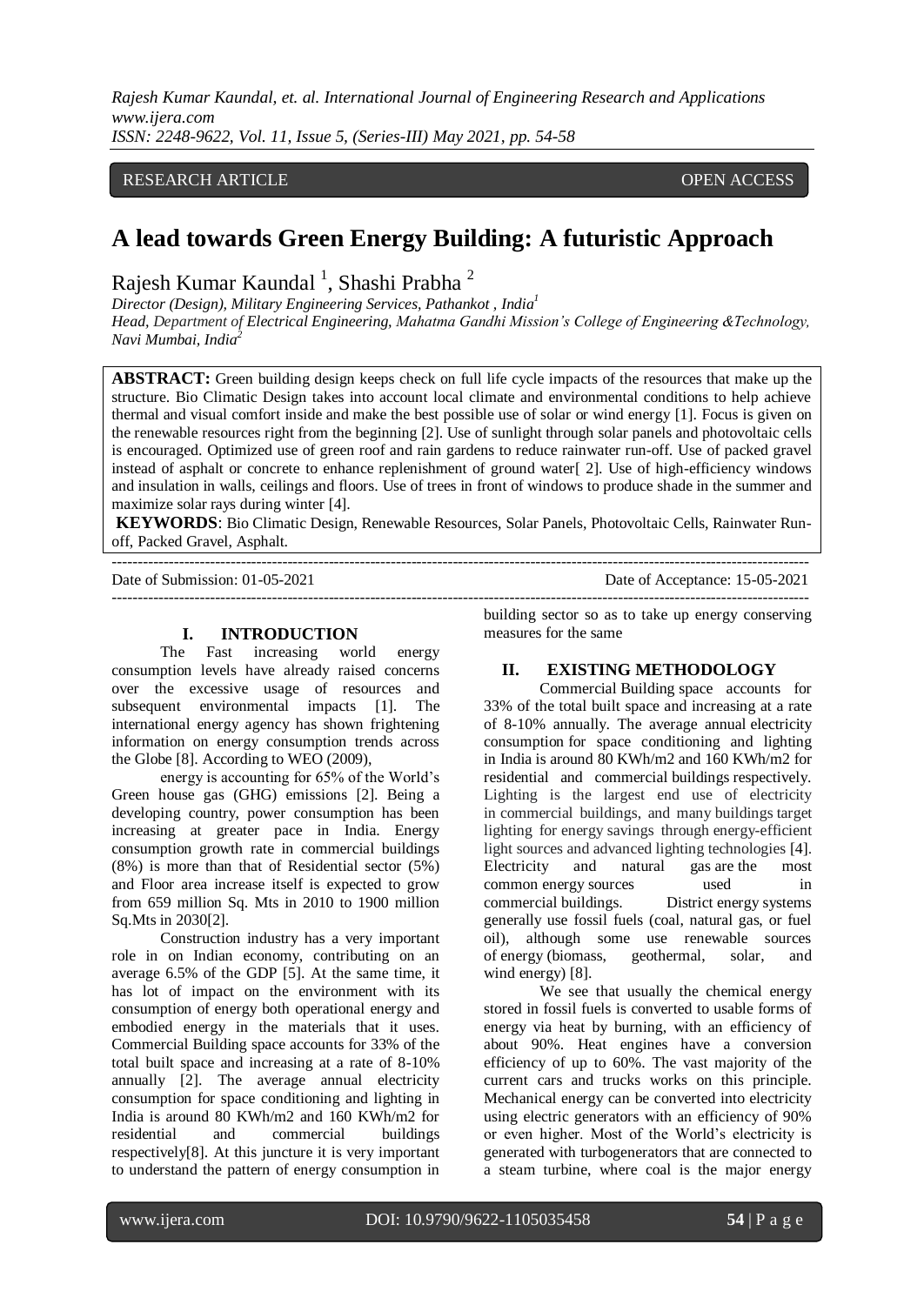*Rajesh Kumar Kaundal, et. al. International Journal of Engineering Research and Applications www.ijera.com ISSN: 2248-9622, Vol. 11, Issue 5, (Series-III) May 2021, pp. 54-58*

source. Chemical energy can be directly converted into electricity using a fuel cell. The most common fuel used in fuel cell technology is hydrogen. Typical conversion efficiencies of fuel cells are 60% [2]. A regenerative fuel cell can operate in both directions and also convert electrical energy into chemical energy. Such an operation is called electrolysis; typical conversion efficiencies for hydrogen electrolysis of 50-80% have been reported. In nuclear power plants, energy is released as heat during nuclear fission reactions. With the heat steam is generated that drives a steam turbine and subsequently an electric generator just as in most fossil fuel power plants [2].

## **III. PROPOSED METHODOLOGY**

Buildings consume energy both directly or indirectly in all phases of their life. [1] The energy consumed by the building is broadly classified into two types, Embodied energy and Operating energy[16]. The energy utilized during manufacturing phase of the building is called the Embodied energy. It includes the energy content of all the materials used in the building and technical installations, and energy incurred at the time of erection/construction and renovation of the building. Operating energy is the energy required for maintaining comfort conditions and everyday maintenance of the buildings. It also includes the energy for HVAC (heating, ventilation and air conditioning), domestic hot water, lighting, and for running appliances. It largely varies on the level of comfort required, climatic conditions and operating schedules.

## *Integrating Embodied Carbon Feedback in Early-Stage Design*

It is impractical to reduce the Embodied Carbon of a building once it is built, so it is necessary to strategize and optimize during the design and construction phases [5]. It is necessary to assess the opportunities and risks of material innovation in a developing construction industry. Planning of low carbon footprints, assurance of the low embodied carbon build with local, sustainable materials are to be considered. Other aspects are as rethinking of Building Elements, Large-Scale additive Manufacturing, A Brave New Hub for building material reuse where recycling gets a lot of attention, but reuse is just an important, and consumes significantly less energy. The circular economy When a building reaches the end of its life, many building materials can be recycled, remaining others be directly reused in new projects, achieving maximum reduction in embodied carbon [4].

## *Guidelines for reducing Embodied Energy*

 Lightweight building construction such as timber frame is usually lower in Embodied Energy than heavyweight construction, where a lightweight building is the most appropriate and may result in the lowest life cycle energy use, e.g. hot, humid climates; sloping or shaded sites; sensitive landscapes.

• In climates with greater heating and cooling requirements and significant day-night temperature variations, embodied energy in a high level of well-insulated thermal mass can significantly offset the energy used for heating and cooling [1].

 There is little benefit in building a house with high embodied energy in the thermal mass or other elements of the envelope in areas where heating and cooling requirements are minimal or where other passive design principles are not applied.

 Each design should select the best combination the application based on climate, transport distances, availability of materials and budget, balanced against known embodied energy contents [2].

## *Design for Long Life and Adaptability, Using Durable Low Maintenance*

Ensure materials can be easily separated.

 Avoid bigger building than needed, and save materials.

• Modify or refurbish instead of demolishing or adding.

 Ensure construction wastes, and materials from demolition of existing buildings are reused or recycled.

 Use locally sourced materials (including materials salvaged on site) to reduce transport.

 Select low embodied energy materials (which may include materials with a high recycled content), preferably based on supplier-specific data.

 Avoid wasteful material use specify standard sizes wherever possible windows, door and panels to avoid using additional materials as fillers. Minimise energy intensive finishes, such as paints [5].

 Ensure offcuts are recycled and use only sufficient structural materials to ensure stability and meet construction standards.

 Select materials that can be reused or recycled.

 Give preference to materials using renewable energy sources.

 Use efficient building envelope design and fittings to minimize materials, an energy efficient building envelope can downsize or eliminate the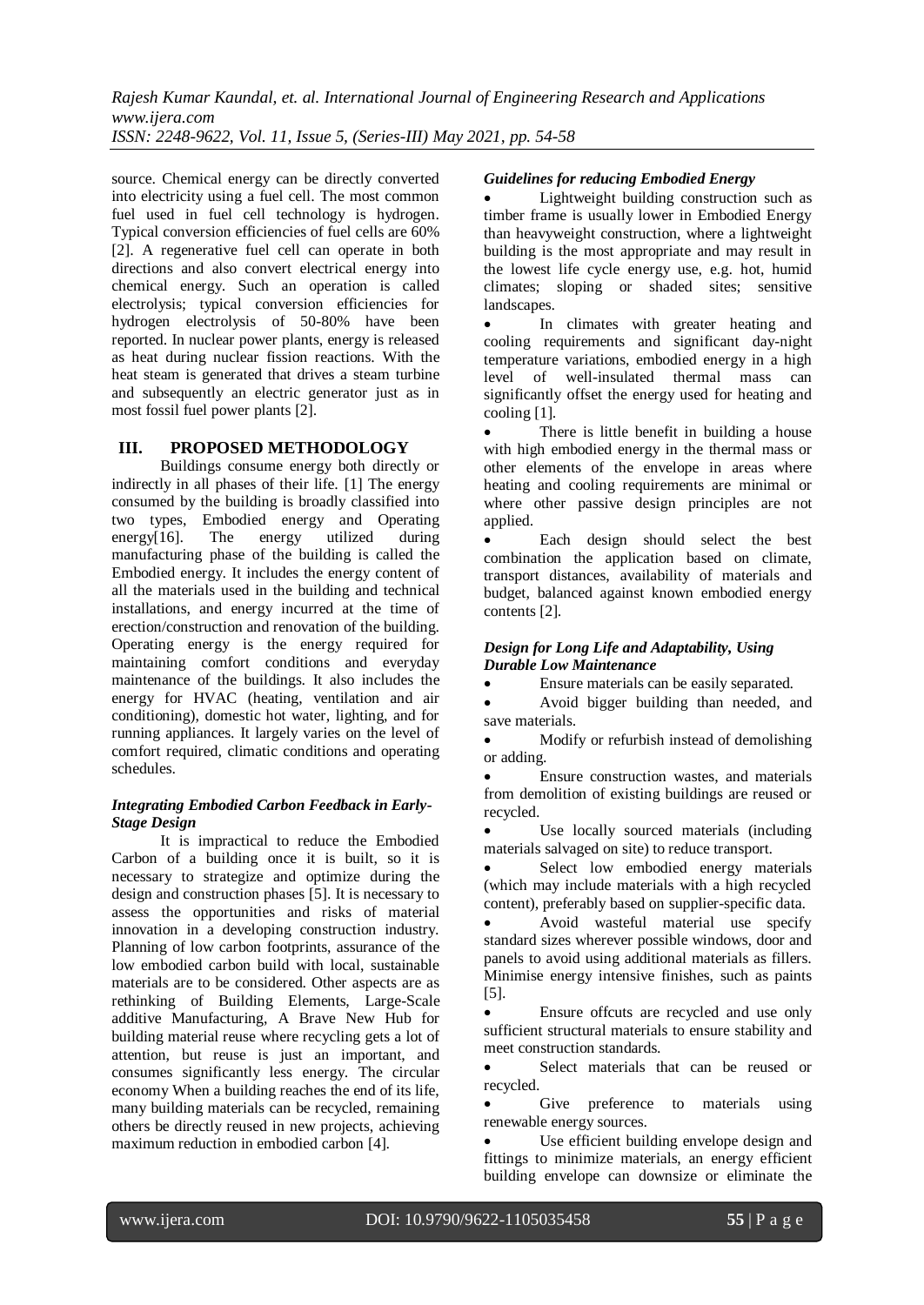*Rajesh Kumar Kaundal, et. al. International Journal of Engineering Research and Applications www.ijera.com ISSN: 2248-9622, Vol. 11, Issue 5, (Series-III) May 2021, pp. 54-58*

need for heaters and coolers, water-efficient taps can allow downsizing of water pipes [4]. Get information about their products and

share this information.

## *Green Construction - Material Selection* [7]



#### *Green Building Material*

Selecting what materials to use is usually part of the designing stage as well to ensure sustainability in the following years, such as [4]:

 Rapidly renewable plant materials such as Bamboo and straw.

 Lumber from forests certified to be sustainably manage.

 Dimension stone, a natural stone or rock that has been selected and fabricated.

 Recycled stone and metal and other products that are nontoxic, reusable, renewable, and/ or recyclable.

 Use building materials from local Sources to minimize energy use due to their transportation [1].

 Along with materials, sustainability in the construction, process can also include acts

 such as employing local, so that opportunities and greater wellbeing are fostered in the local community [5].

## *Sustainable Building Materials*

- Reclaimed wood, reclaimed metal
- Precast concrete
- Bamboo
- Cork
- Shipping Container
- Rammed earth tiles
- Earth Bags
- Recycled steel
- Ferrock

 Timber Crete, Grass Crete, Paper, Crete, Hemp Crete

- Sheep's wool
- Plant based Polyurethane Rigid Foam
- Straw cable
- Recycled plastic.

## **IV. PROPOSED EXPERIMENTAL WORK**

#### *Ferrock- Alternative Cement from Waste*

 Approximately 95 per cent of Ferrock is made from recycled materials such as waste steel, dust and silica from the ground up glass.

 The steel dust, upon reaction with Carbon Dioxide  $(CO_2)$ , produces iron carbonate, which when solidifies turns into solid rock known as Ferrock. One of the unique qualities of Ferrock is that it absorbs more  $CO<sub>2</sub>$  (a highly toxic gas) than it creates, unlike cement. Ferrock is five times stronger than the typical Portland cement.

 Timber Crete: A blend of sawmill waste, cement, sand, binders and non-toxic deflocculating additive, which is cured using the renewable resources of sun and wind into a unique building block [7].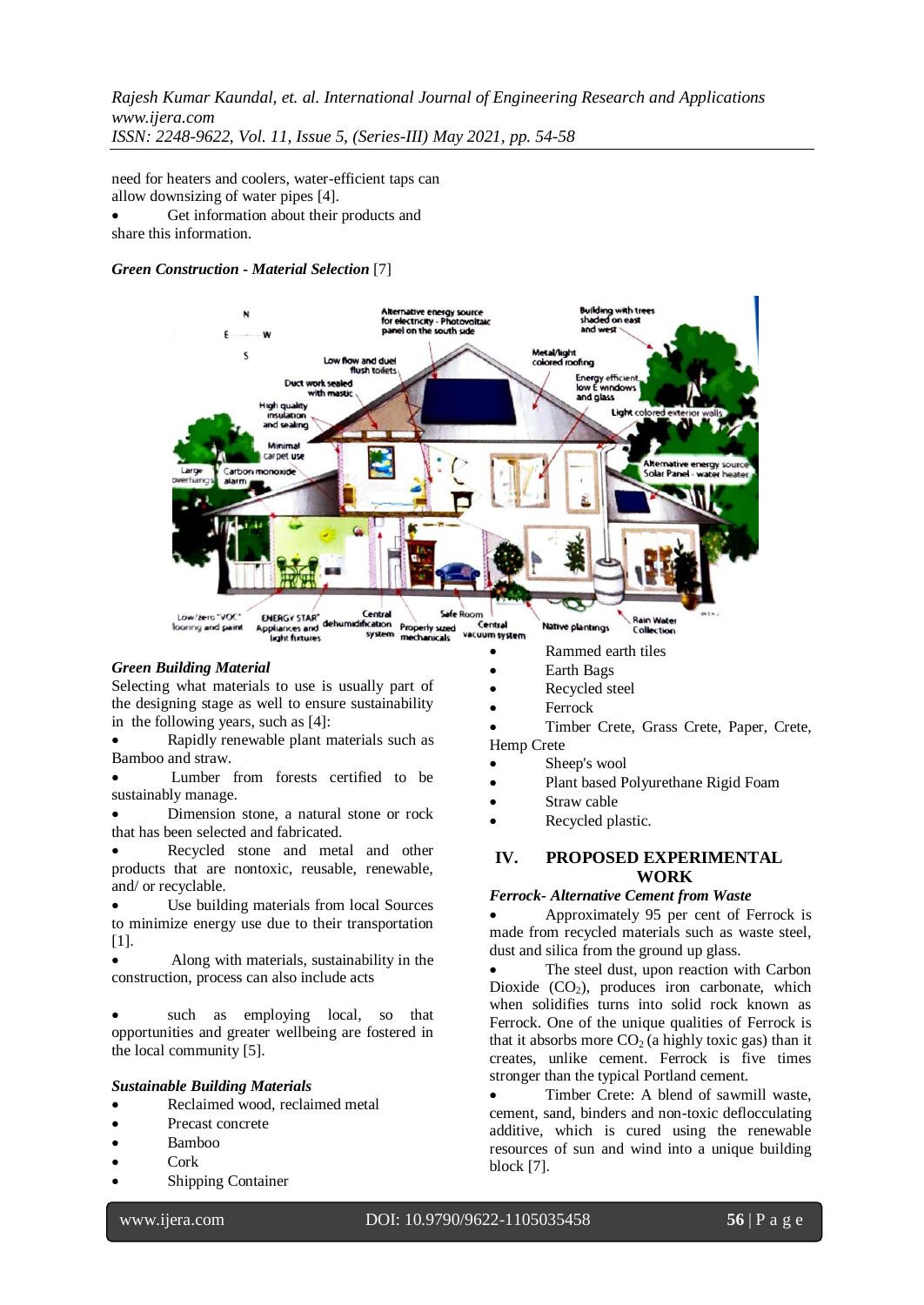*Rajesh Kumar Kaundal, et. al. International Journal of Engineering Research and Applications www.ijera.com ISSN: 2248-9622, Vol. 11, Issue 5, (Series-III) May 2021, pp. 54-58*

 Glass-Crete: Glass-Crete specially designed for the toughest construction clean-up projects, removes concrete, mortar and other cement-type materials from architectural tempered and plate glass surfaces.

## *Plastic Wastes are Ideal Building Materials*

 Plastics are strong, durable waterproof, lightweight, easy to mould , and recyclable.

 All polymers are, technologically100% recyclable. Some of them have the perfect cradlelifecycle: they can be used again and again to produce the same goods.

 Some plastics can be reused just as they are by shredding an object into flakes, melting it, and reusing. Such recycled plastics may have lower mechanical properties compared to virgin plastics.

 Examples of successful industrial recycling include PET, or poly ethylene terephthalate, which is used to make soft bottles, and polystyrene.

## *Waste Reduction or Recycling* [5]

 Waste can be reduced on several levels by taking a green approach. In terms of construction, using the materials listed earlier helps and divert waste from landfills. With the appropriate greenbuilding measures, Waste reduction carries on to the operation of a building as well. Waste Recycling, including Waste Water Recycling is an area the scope for conservation is quite high.

 On site waste management, such as separating garbage, recycling and compost.

 Centralized wastewater treatment systems for reusing wastewater systems for reusing wastewater from dishwashing or washing machines.

 However, these are costly and use a lot of energy there are many smaller steps to be taken as an alternative, such as low power showerheads, converting wastewater to fertilizer via a biogas plant, and more, making it easy for occupants to reduce energy waste as a part of their daily routines, such as intelligent building design to allow them enough light that daytime lights are unnecessary, to mention one option.

# *Rain Water Harvesting*

 Rainwater from the roof and rear terrace is filtered and let into the well to replenish the underground water table, this water is also treated [1].

 Turbidity is removed with pressures and filer. Iron is removed with an iron removal filter. Odour, however is taken care of by an activated carbon filter [5].

 In many cities, the public water supply cannot always be trusted. So, we need other sources.

## *Maintenance of Green Buildings*

Maintaining a building is important to ensure it remains sustainable and profitable.

 As the building ages, it is important to check areas of the building to make sure they are still at an acceptable quality level.

• Low maintenance costs, taking into account the increased usage of natural light and temperature control services, the more natural used, less dependency on air conditioners, and lighting system.

 Smaller Scale maintenance, such as cleaning the building, improving indoor air quality, reducing water pollution, and maintaining environmentally sustainable concepts [4].

## *Operational Cost of a Green Building*

Lower energy costs from some of the design aspects such as:

High efficiency windows and insulation.

 Cool Roofs' that create high, solar reflectance, reducing heat transfer to the building, and high thermal remittance, when a large percentage of absorbed/non reflected solar energy is able to be released.

 These designs/efficient materials reduce costs directly in maximizing natural light, heating and cooling, thereby requiring less electricity usage [1].

Capitalized natural ventilation.

 Heat recovery ventilation systems to recover heat from used air and transfer it to fresh air.

 Install fluorescent/ LED to use 2/3 to 3/4 less energy than incandescent bulbs, lowering electricity use with cooling loads[2].

 Installing highly efficiency appliances, Low flow toilets reduce energy directly by their efficiency and producing less waste heat.

# **V. CONCLUSION**

The goal of green building is to increase the efficiency of resource use (including energy, water and materials) and reduce the building's negative impacts on the environment during the building's lifecycle<sup>[1]</sup>. Generating energy that produces no greenhouse gas emissions from fossil fuels and reduces some types of air pollution. This is an alternate approach to diversify energy supply and reducing dependence on imported fuels. It creates economic development and jobs in manufacturing,